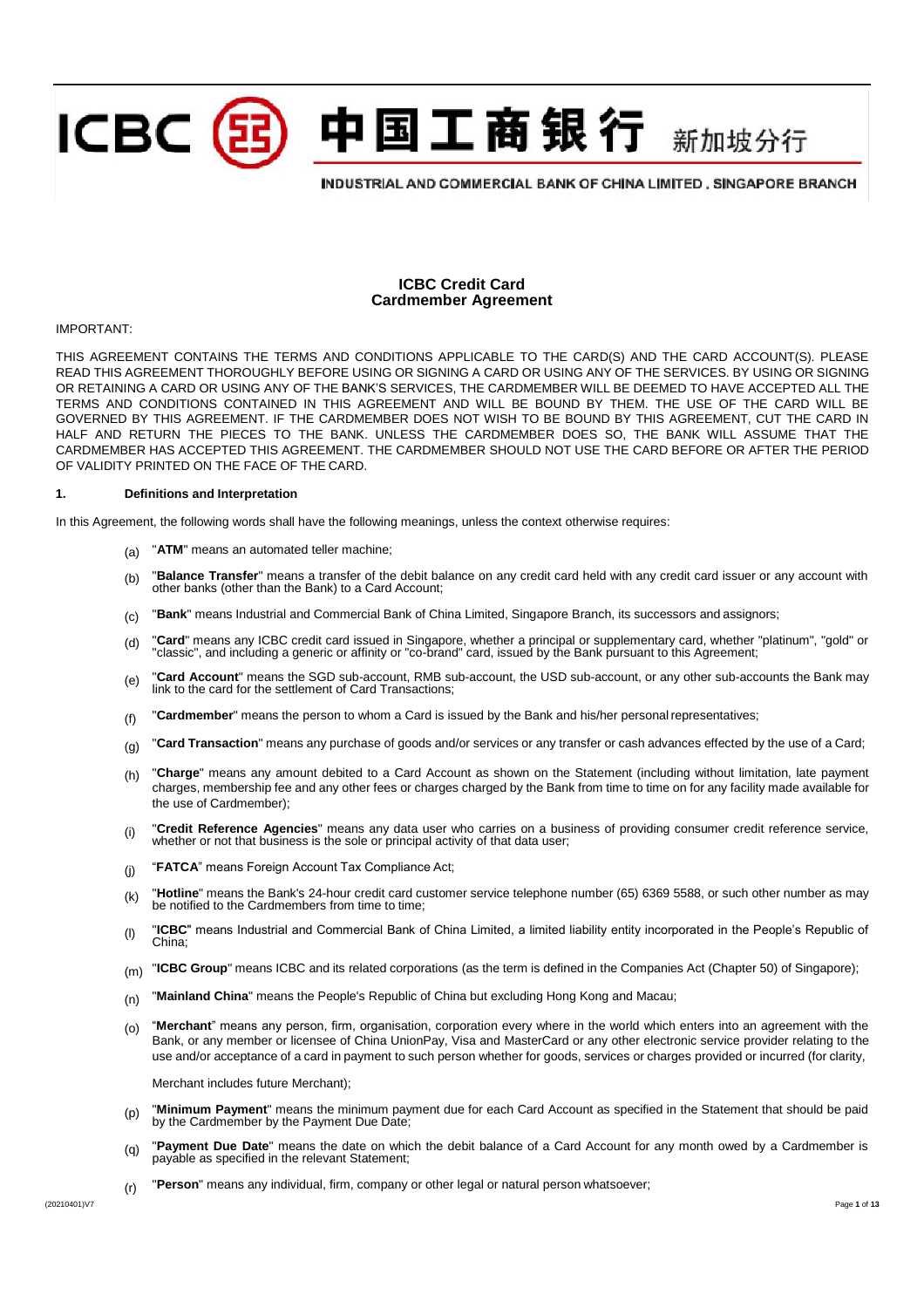- (s) "PIN" means the personal identification number for the time being supplied by the Bank enabling a Cardmember to identify himself/herself when using a Card;
- (t) "**RMB**" means the lawful currency of the People's Republic of China;
- (u) **"RMB sub-account**" means an account in RMB opened with the Bank for the purposes of recording Card Transactions effected in RMB;
- (v) "**USD**" means the lawful currency of the United States of America;
- (w) "USD sub-account" means an account in USD opened with the bank for the purposes of recording Card Transactions effected in USD;
- (x) **"SGD"** means the lawful currency of Singapore;
- (y) "**SGD sub-account**" means an account in SGD opened and maintained by the Bank for the purposes of recording Card Transactions effected in SGD;
- (z) "**Statement**" means a statement of account issued by the Bank, setting out the amount due to the Bank for each Card Account.

Headings are for convenience only and do not affect interpretation. Unless the context otherwise requires, words denoting the singular shall include the plural, and words denoting one gender shall include all genders.

### **2. Application of this Agreement**

- 2.1 All facilities made available by the Bank to any Person in respect of a Card or a Card Account are subject to the terms and conditions of this Agreement (as may be amended from time to time) and any other applicable terms and conditions. A Person becomes subject to such terms and conditions (if not already so subject) by signing, activating or using a Card or permitting its use.
- 2.2 This Agreement shall be binding on each successor, personal representative and person lawfully acting on behalf of any Cardmember.

#### **3. Cardmember Information**

- 3.1. Any Cardmember shall promptly notify the Bank in writing of any change of employment, business, residential address, work place address, email address, or telephone number, and of any change in personal or financial circumstances which might be material to the Bank in permitting the use or the continued use of a Card.
- 3.2. Each Cardmember agrees to the Bank recording the telephone conversations or any verbal communication between a Cardmember and the Bank.

### **4. Use of Card/PIN**

- 4.1. When the application for a Card is approved, the Card will be mailed to the Cardmember's address registered in the Bank's records. The Bank shall not liable for any loss or damage which the Cardmember may suffer if he/she fails to receive the Card. Due to security reasons, the Card sent to the Cardmember is not activated and cannot be used yet. Card activation is compulsory prior to usage of the Card. The Cardmember must follow the steps as instructed by the Bank and activate the Card before usage.
- 4.2. By activating the Card, the Cardmember is deemed to have read, understood and accepted each and every term of this Agreement.
- 4.3. Only the Cardmember can use the Card and/or the PIN to effect the Transactions during the validity period printed on the Card subject to the terms and conditions of this Agreement.
- 4.4. The Card remains the Bank's property at all times. At the Bank's request, which may be made at any time, Cardmember must immediately return the Card cut in half to the Bank.
- 4.5. The Cardmember must not use (whether with or without his/her knowledge) the Card and/or the PIN to effect any Transaction which would contravene the laws of any jurisdiction. The Cardmember must take necessary precautions to safeguard his/her Card and PIN. The Cardmember remain liable for all unauthorised transactions on the Card until the Cardmember notify the Bank of the loss or theft of the Card or disclosure of the PIN in accordance to clause 11.2 below.

#### **5. VISA payWave Facility (if applicable)**

- 5.1. The Visa payWave facility of the Card may be used to carry out Card Transactions at all Visa payWave point-of-sale terminals and at such other readers or system the Bank may from time to time prescribe ("Visa payWave Readers").
- 5.2. The Cardmember may use the Card to effect any number of Card Transactions on Visa payWave Readers provided that the value of each Card Transaction does not exceed S\$100 or such other amount as may be determined by the Bank from time to time without notice to the Cardmember.
- 5.3. The use of the Visa payWave Facility shall be subject to such terms and conditions the Bank may impose from time to time.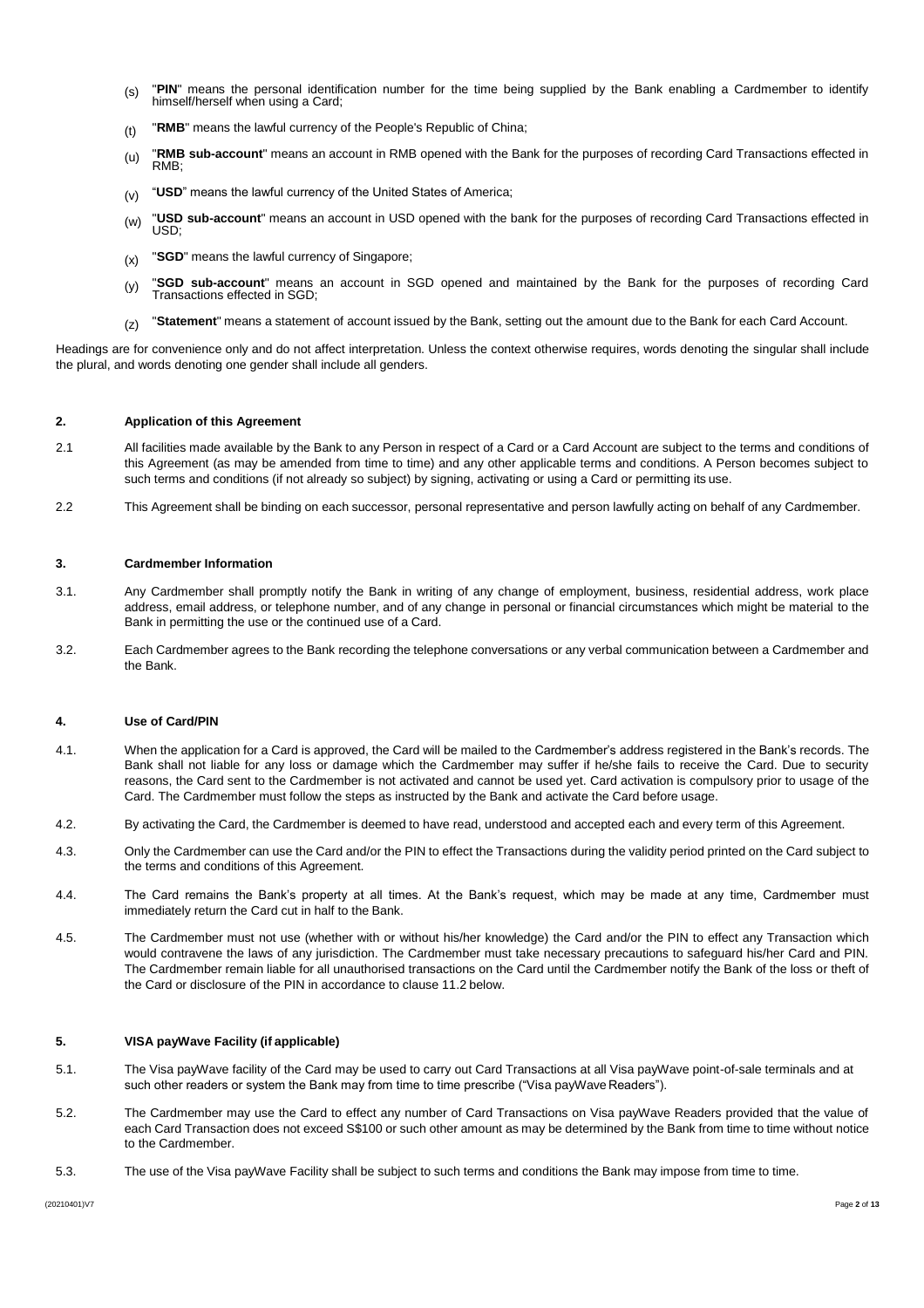5.4. The Cardmember accepts the risks of the unauthorised Card Transaction and undertakes to be liable for all Card Transactions using performed using the VISA payWave Facility and posted to the Card Account regardless of whether or not these Transactions were properly authorized by the Cardmember.

### **6 MasterCard® Contactless Facility (if applicable)**

- 6.1. The MasterCard incorporates a contactless facility ("Contactless Card"), the Cardmember may use the Contactless Card to perform payment for goods and services not exceeding S\$100 per transaction, or such other amount as specified from time to time by tapping or waving the Contactless Card at a contactless reader or terminal ("Contactless Transactions")
- 6.2. The Cardmember undertakes and agrees to use the Contactless Card in the manner stated in the terms and conditions herein. The Cardmember's acceptance and use of the Contactless Card, regardless of whether it was used in the conventional manner of: (a) swiping at a magnetic strip reader, or (b) read by a chip terminal, or (c) by Cardmember's signature or any other manner made available in the future by MasterCard.
- 6.3. The Cardmember further the risks of any unauthorised Contactless Transaction and undertakes to be liable for all Contactless Transactions performed using the Contactless Card and posted to the Card Account regardless of whether or not these Contactless Transactions were properly authorized by the Cardmember.

### **7 UnionPay QuickPass Facility (if applicable)**

- 7.1. UnionPay QuickPass facility of the Card may be used to carry out Card Transactions at all UnionPay QuickPass point-of-sale terminals and at such other readers or system we may from time to time prescribe ("UnionPay QuickPass Readers").
- 7.2. The Cardmember may use the Card to effect any number of Card Transactions on UnionPay QuickPass Readers provided that the value of each Card Transaction does not exceed S\$200 or such other amount as may be determined by the Bank from time to time without notice to the Cardmember.
- 7.3. The use of the UnionPay QuickPass Facility shall be subject to such terms and conditions the Bank may impose from time to time.
- 7.4. The Cardmember accepts the risks of the unauthorised Card Transaction and undertakes to be liable for all Card Transactions performed using the UnionPay QuickPass Facility and posted to the Card Account regardless of whether or not these Transactions were properly authorized by the Cardmember.

### **8 Bank's Discretion**

- 8.1. The Bank is entitled, at any time in its absolute discretion and without giving prior notice or reason, to refuse to approve any such proposed Card Transaction notwithstanding that the Credit Limit would not be exceeded, if the amount of such Card Transaction was debited thereto.
- 8.2. The Bank is entitled, in its absolute discretion, without prior notice and without giving any reason, to:
	- a) Suspend the Cardmember's right to use the Card entirely or in respect of specific facilities whereupon all debit balance to the Card will be due and payable immediately on such payment due date as may be stipulated by the Bank; and/or
	- b) Refuse to re-issue, renew or replace the Card, without, in any case, affecting the obligations of the Cardmember under this Agreement which will continue in force, and there will be no refund of any annual fees or other fees paid if the right to use the Card is so suspended by the Bank or if the Card is not renewed or replaced.
- 8.3. Without prejudice to other provisions in this Agreement, the Bank reserves the right, at any time, in its absolute discretion and without prior notice and without giving any reason, to introduce, amend, vary, restrict or withdraw all or any of the benefit, services, facilities and privileges in respect of or in connection with the use of the Card and/or this Agreement.
- 8.4. The Bank is entitled to pay the credit balance (if any) on the Card Account to the Cardmember (or to the Cardmember's executer(s) or administrator(s) in the event of the Cardmember's death) and shall not be obligated to enquire about the beneficial rights to such funds. In addition, any benefits such as reward points will terminate Cardmember's upon death.

# **9 Liability of Cardmembers**

- 9.1. The Principal Cardmember shall be jointly and severally with the Supplementary Cardmember(s) be liable to the Bank for any and all transactions effected and/or liabilities incurred by the Supplementary Cardmember(s) and/or through the use of the Supplementary Card(s).
- 9.2. The Supplementary Cardmember shall be liable only for the transactions effected by him/her and the liabilities incurred by him/her through the use of his/her Supplementary Card.
- 9.3. Any invalidity, unenforceability, release of discharge of the liability of any Cardmember to the Bank shall not affect the liability of any other Cardmember(s) to the Bank.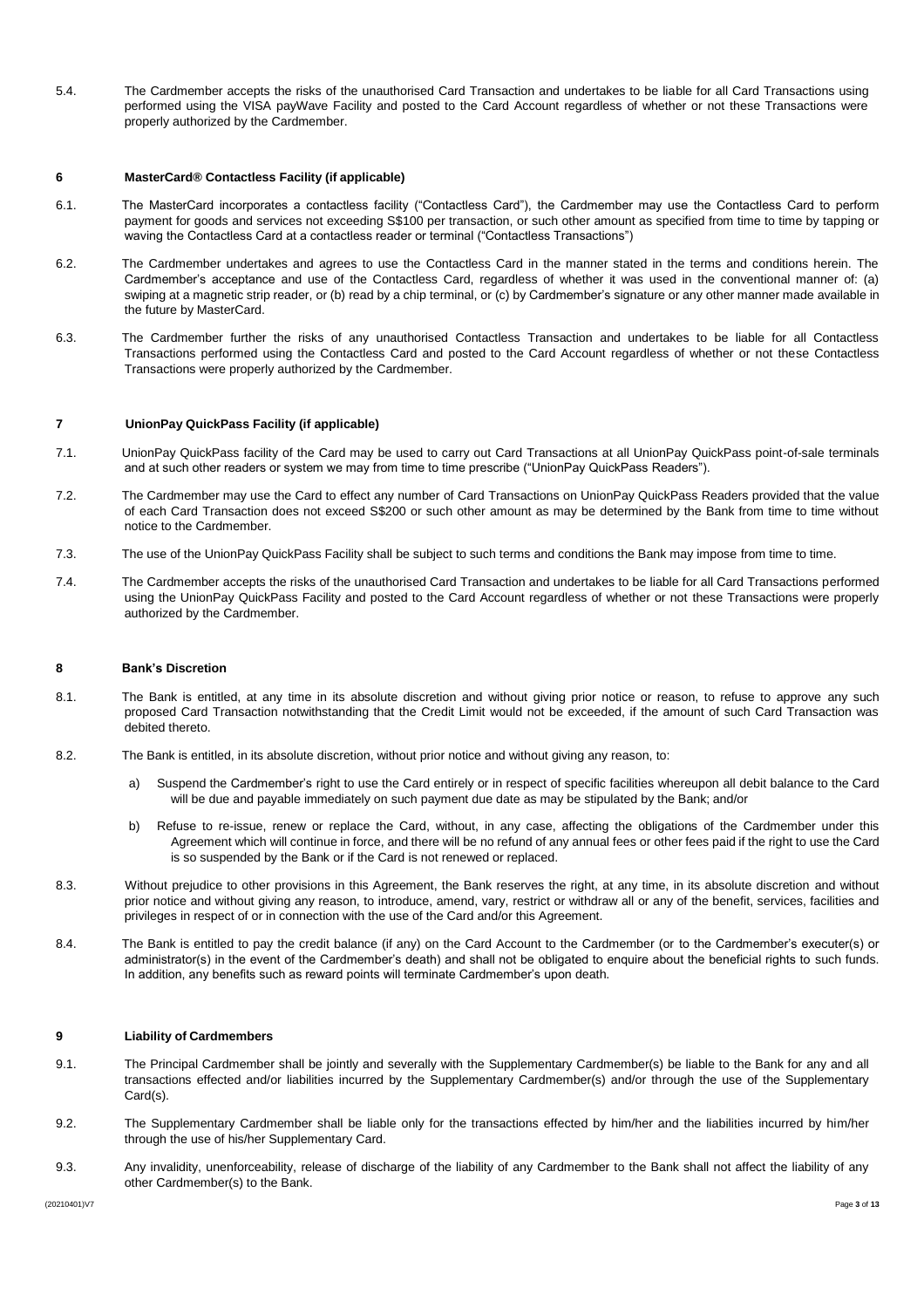# **10. Credit Limit**

- 10.1. The credit limit of each Card Account will be subject to an overall credit limit determined by the Bank at its sole discretion (subject to any limit set by the Singapore Regulatory Authorities). The Principal Cardmember shall inform each Supplementary Cardmember of the limit. The total charges incurred under each Card Account by both the Principal and Supplementary Cardmembers when added together collectively must not exceed such credit limit. Such credit limit may be reviewed and/or varied by the Bank at its sole and absolute discretion without prior notice to or consent of any Cardmember.
- 10.2. A Cardmember may apply for a review of his/her assigned credit limit for the applicable Card Account at any time but the Bank shall not be obliged to approve the application.
- 10.3. If the Cardmember's income documents reflect an income lower than what is currently in the Bank's records, the credit limit will be reduced accordingly to reflect the prevailing earned income.
- 10.4. An increase in the credit limit of the Principal Cardmember may not apply to the Supplementary Cardmember. For an increase in the Supplementary Credit Card Credit Limit, the Principal Cardmember must have consented to the increase in the Supplementary Credit Card Credit Limit and the Bank must approve of such increase. If however, the credit limit of the Principal Cardmember is reduced such that the Supplementary Card Credit Limit is higher, the Credit Limit of the Supplementary Cardmember will be reduced accordingly.
- 10.5. The Bank may at its sole discretion (but shall not be obliged to) permit Card Transactions to be effected in excess of the credit limit for the applicable Card Account, and the Cardmembers (to which the Card Transactions relate) shall be jointly and severally liable for such transactions in accordance with the terms of this Agreement.
- 10.6. The Bank may also refuse to authorise any Card Transaction that a Cardmember wishes to effect even though such Card Transaction would not cause the credit limit to be exceeded.

# **11. Loss/Theft/Misuse of Card/Disclosure of Pin**

- 11.1. Each Cardmember shall at all times exercise all possible care to ensure the safety of the Card and PIN and that the PIN is only known to the Cardmember and not disclosed to any other person.
- 11.2. In the event that the Card is lost or stolen, or if the PIN is disclosed without the Cardmember's authorisation, the Cardmember's liability for unauthorized transactions effected after such loss, theft or unauthorised disclosure shall be limited to S\$100 only if the Cardmember:
	- (a) has immediately notified the Bank of the loss, theft or unauthorised disclosure;
	- (b) has assisted the Bank in the recovery of the unauthorised charges incurred;
	- (c) furnishes the Bank with a police report accompanied by written confirmation of the loss, theft or unauthorised disclosure and any other information that the Bank may require; and
	- (d) the Bank is satisfied that such loss, theft or unauthorised disclosure is not due to the Cardmember's negligence or default.
- 11.3. A Cardmember shall not be liable for any transactions carried out after the Bank has been notified of the loss, theft or disclosure.
- 11.4. All lost, stolen or misused Cards shall not be used by the Cardmember even if subsequently retrieved. The Cardmember shall cut such Card in half and return the pieces immediately to the Bank. In the event such Cards are used, the Cardmember shall be liable to indemnify the Bank against all claims, demands, actions, proceedings, damages, losses, costs and expenses including all legal fees and disbursements brought against or incurred by such Bank in connection thereto.
- 11.5. You should at all times keep your Card safe and keep your PIN secret to prevent fraud. In particular, you should:-
	- (a) destroy the original print copy of the PIN;
	- (b) not allow anyone else you use your Card or the PIN card;
	- (c) not write your PIN on the Card;
	- (d) not use easily accessible personal information (eg, your phone number) as your PIN.

Please note that the measures set out in 11.5 are non exhaustive, these are some actions that you can do to keep your Card and PIN safe.

#### **12. Replacement and Renewal of Card**

- 12.1. Following the occurrence of 11.2 above, the Bank shall have the absolute discretion in deciding on the issuance of a replacement Card in place of the lost, stolen or misused Card on such terms and conditions as the Bank may think fit, including, but not limited to, imposing a handling charge.
- 12.2. Unless and until any termination or suspension takes place, the Bank shall have the absolute discretion to issue the Cardmember with renewal Cards from time to time and to replace Cards which have expired.
- (20210401)V7 Page **4** of **13** 12.3. The terms and conditions in this Agreement shall apply equally to all such renewal and/or replacement cards and the Cardmember shall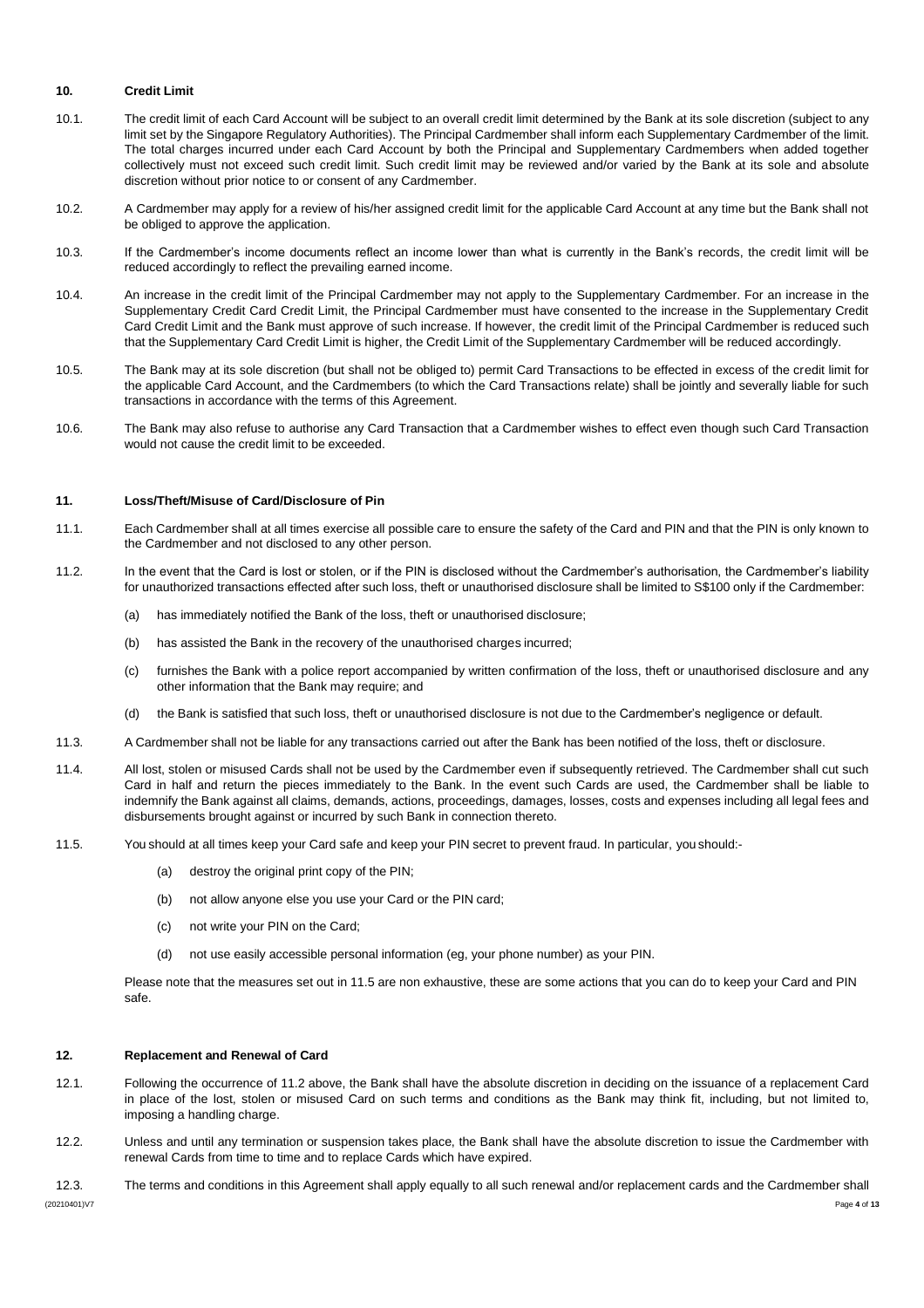### **13 Payment**

#### **Liability for All Transactions (including unauthorised transactions)**

- 13.1. Each Cardmember is liable for all Card Transactions and Cash Advances. In addition, the Cardmembers shall be responsible for unauthorised transactions referred to in Clause 11 above.
- 13.2. The Bank shall send the Principal Cardmember a Statement (and, where applicable, an electronic Statement may be made accessible to the Principal Cardmember through the ICBC internet banking service and/or such other channel(s) as the Bank may designate from time to time by notice in writing) every month listing the Card Transactions incurred by each Cardmember in respect of each Card Account.
- 13.3. Statement that is sent by the Bank to the Principal Cardmember shall be considered to have been sent and received by the Supplementary Cardmember at the same time.
- 13.4. Where a Cardmember reports an unauthorised transaction before the Payment Due Date, such Cardmember may give a written request to the Bank to withhold the obligation to make payment of the disputed amount during the investigation period by the Bank and

requesting that any finance charges be suspended in respect of the disputed amount while it is under investigation by the Bank. If, however, the report made by such Cardmember is subsequently proved to be unfounded, the Bank reserves the right to re-impose the finance charges on the disputed amount over the whole period, including the investigation period. The duration of any investigation period to which such unauthorised transaction relates shall be at the sole discretion of the Bank and such Cardmember shall follow the instructions of the Bank and fully cooperate with the Bank in relation to any such investigation concerning the disputed amount.

### **Payment Obligations For All Transactions**

- 13.5. Payment for each Card Account
	- (a) For our Dual Currency Credit Cards, Card Transactions or charges incurred in a currency available or linked to the Card shall be debited to the corresponding Card Account or by other means as advised by the Bank from time to time. For clarity, this means Card Transactions effected in SGD will be debited to the SGD sub-account, Card Transactions effected in RMB will be debited to the RMB sub-account and Card Transactions effected in USD will be debited to the USD sub-account.
	- (b) The Bank may at its reasonable discretion accept SGD or other foreign currencies for payments to any Card Account.
	- (c) In the event of payment in accordance with Clause 13.5(b) above, SGD or foreign currencies will be converted to relevant currency at the exchange rate quoted by the Bank as applicable on the day of conversion.
	- (d) If payment after conversion does not cover the total outstanding balance in the Card Account, the Cardmembers shall remain jointly and severally liable for any difference caused by such currency conversion and any finance charge, interest and fees on the outstanding amounts at the Bank's prevailing rate.
- 13.6. The Cardmembers may make either Minimum payment or full payment of the Charges on or before the Payment Due Date.
- 13.7. If payment is not made in full by Payment Due Date of any Statement, the Bank shall charge and debit any of the Card Account an interest or finance charge calculated at such rate per annum as the Bank may determine on a daily basis in the currency of the card account on (a) the amount of each transaction made from the date of transaction until the receipt of full payment (b) the current balance specified in the statement less any partial payment, from the date of such partial payment to the date the Bank receives full payment of the current balance. The rate and minimum charge payable may change from time to time.
- 13.8. If the Cardmember fails to make at least the Minimum Payment specified in the Statement by the Payment Due Date, the Cardmember may also be liable for a late payment charge as the Bank may determine. The Bank may at its sole discretion grant a repayment grace period with such period to be determined by the Bank.
- 13.9. All payments by Cardmembers:
	- (a) shall be deemed not to have been made until such time as the relevant funds have been received in cleared and available funds by the Bank to which such payments relate; and
	- (b) shall be payable without any deduction or withholding on account of any other amount whatsoever whether by way of set-off, counterclaim or otherwise, and notwithstanding any legal limitation, disability or incapacity of any Person.
- 13.10. Any credit balance or overpayment in respect of the applicable Card Account will be converted at such rate(s) of exchange as the Bank may determine and/or transferred to the other Card Account(s) to settle the outstanding balance in such account. When such transfer is made, the Bank will notify the Cardmember. If the Cardmember does not accept the transfer, he/she must write to the Bank within 7 days from the date of the Bank's notice.
- 13.11. The Bank reserves the right, in its reasonable discretion, to appropriate any payments to Card accounts in the manner the Bank deems fit, notwithstanding any instructions given to the Bank at the time of such payment.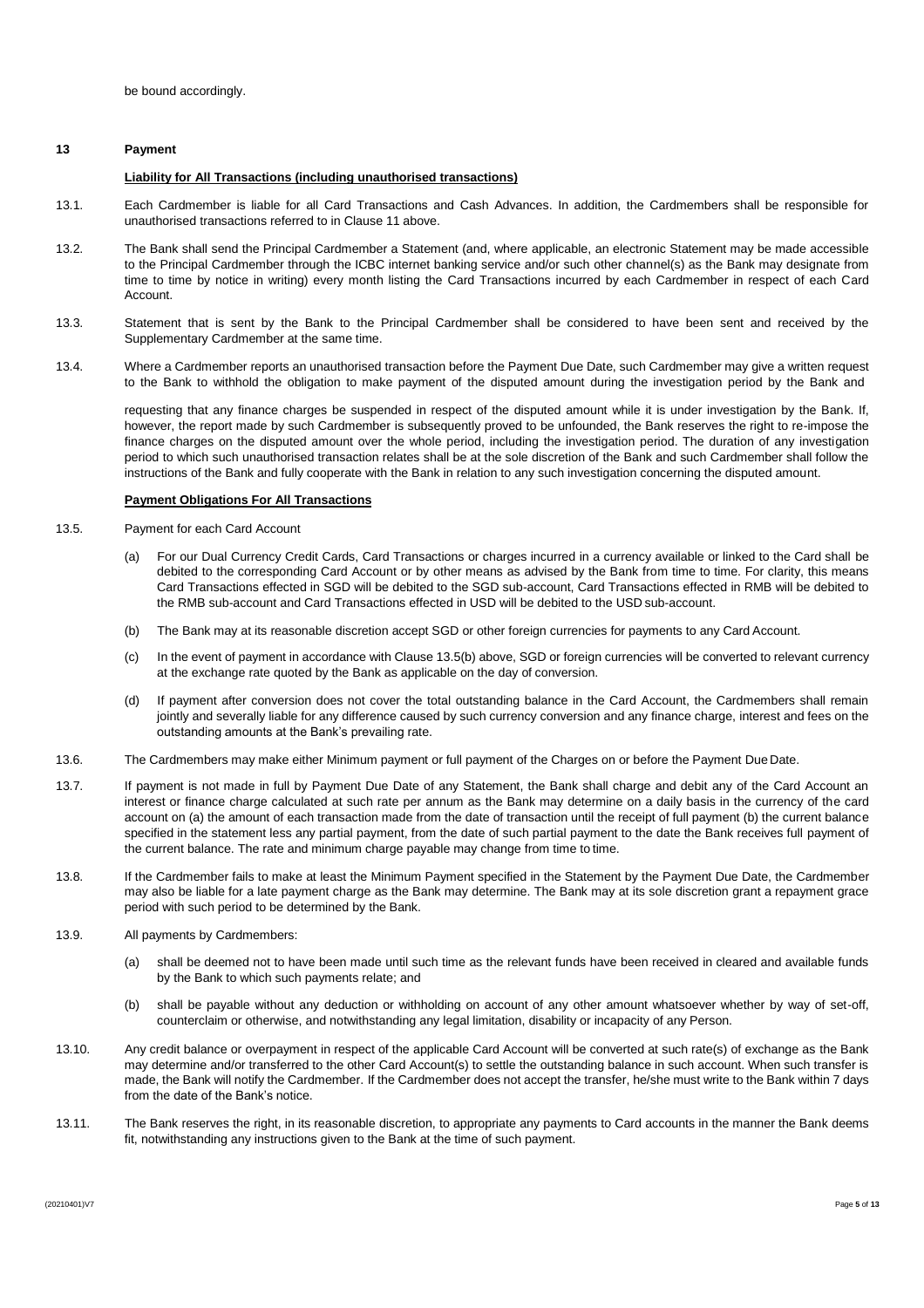# **14 Transactions involving Foreign Currency**

14.1. Where the Card Transaction is effected in a currency not available or linked to a Card, such transaction will be debited to the SGD subaccount after conversion to SGD at an exchange rate determined by the Card Merchant. The exchange rate applied is determined on the date of posting to the card account and may be different from the rate in effect on the date the transaction is made due to market fluctuations. The converted amount, together with an applicable administrative fee of 1.5% (or such other rate as determined by the Bank and notified to the Cardmembers) levied by the Bank, and any assessment fee(s) charged by Card Merchant will be debited to the relevant Card Account.

### **15 Fees & Charges**

- 15.1. In addition to the above, the Cardmembers shall also be responsible where applicable for the following charges including but not limited to:
	- (a) an annual service fee for the issuance and renewal of each Principal and Supplementary Card;
	- (b) a processing fee for returned GIRO and dishonoured cheques;
	- (c) an administrative fee for production of documents relating to the Card;
	- (d) an administrative fee for any replacement Card;
	- (e) service fee for irregular payment made through another financial institution;
	- (f) a service fee if payment under any arrangement made between the Cardmember and another financial institution in respect of payment for the Card Account is irregular;
	- (g) cancellation fee for "no show reservation";
	- (h) a charge for cancelling or failing to fulfil an airline or hotel reservation secured through the Card;
	- (i) a cash advance fee for any cash advance obtained by using the Card and/or PIN;
	- (j) service charge/administrative fee;
	- (k) a service charge or administrative fee for any service or facility provided by the Bank or any action taken by the Bank in carrying out any of the Cardmember's instructions and/or requests relating to the Card Account, whether such service or action is referred to or contemplated in this agreement or otherwise;
	- (l) other fees for services and facilities provided by the Bank for anything done in connection with this Agreement.

The fees, charges and expenses of the Bank is contained in the "Fee Schedule of the ICBC (Singapore) Credit Card" (the "Fee Schedule"), and a copy of the Fee Schedule currently in force is supplied with this Agreement. The Bank may with notice vary the fees, charges and expenses contained in the Fee Schedule at its sole discretion.

## **16. Cash Advances**

16.1. Notwithstanding the overall credit limit referred to in Clause 10 above, the Cardmember(s) may use a Card to obtain cash advances only

up to the limit determined by the Bank from time to time, whether or not such limit is notified to the Cardmember(s).

- 16.2. If a cash advance is obtained through the use of a Card and/or the PIN of a Card, the Bank may debit any Card Account, whichever is applicable, with:
	- (a) a cash advance fee as stated in Clause 15.1(i) above; and
	- (b) a finance charge calculated at such rate per annum as the Bank may determine on a daily basis on the amount of the Cash Advance as from the date of the Cash Advance until the date on which full payment thereof ismade.

# **17 Termination of Card**

- 17.1 (a) The Cardmember may at any time by giving reasonable notice in writing to the Bank or by such other method as the Bank may deem appropriate to terminate the Card Accounts.
	- (b) The Principal Cardmember may terminate the use of any Supplementary Card. The Principal Cardmember shall remain liable for the use of such Card until it is returned to the Bank.
	- (c) A Cardmember may also request cancellation of his/her Card by notice to the Bank accompanied by return of a Card. For the avoidance of doubt, Supplementary Cards may be terminated by such supplementary Cardmember by giving reasonable written notice to the Bank accompanied by the return of the Card, duly cut in two or otherwise defaced.
	- (d) For the avoidance of doubt, the Card shall be deemed to be terminated if either sub-accounts in the Card is terminated.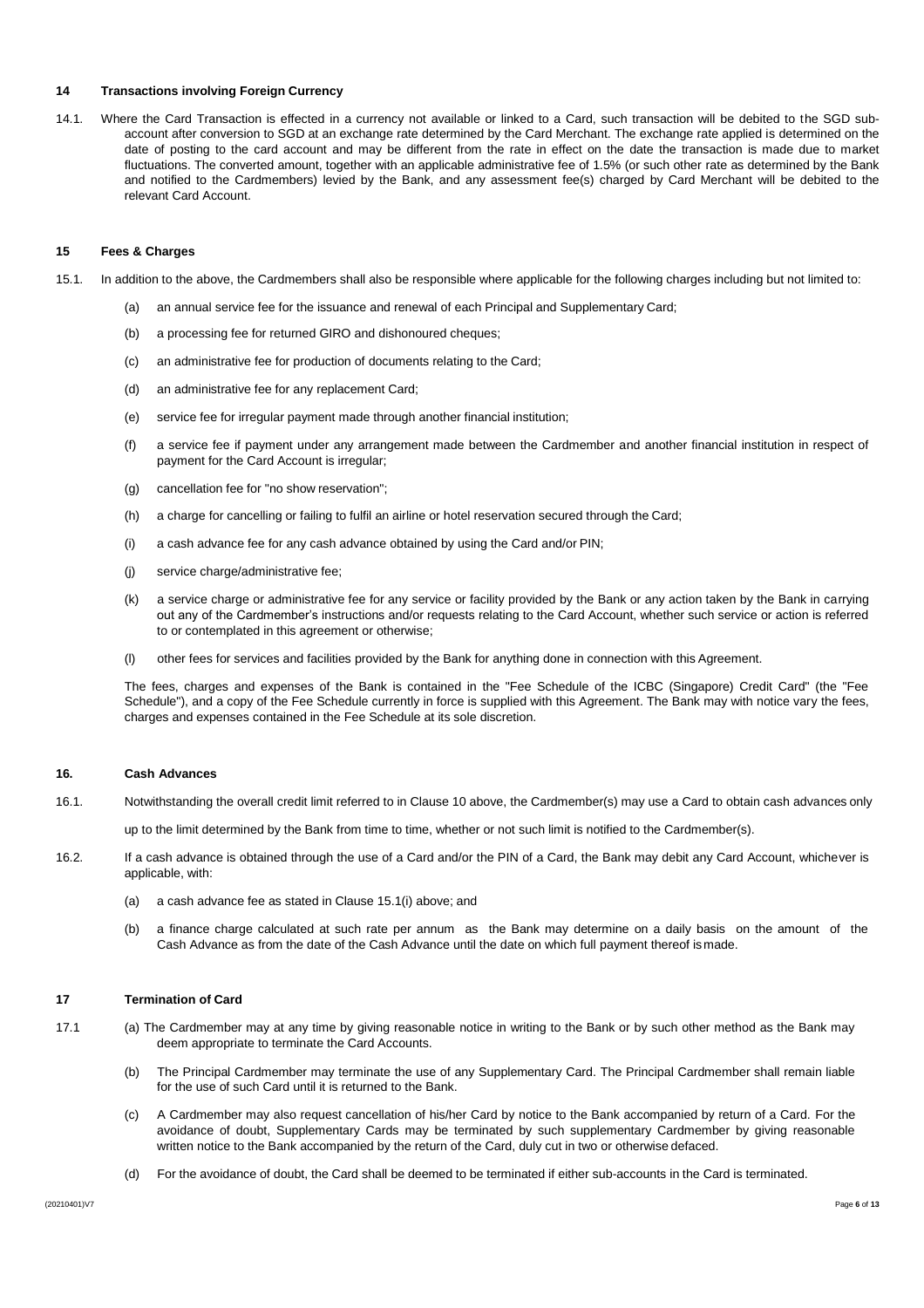- (e) A Cardmember's right to use a Card shall be terminated upon termination of this Agreement pursuant to this Clause 17.
- 17.2 (a) The Bank is entitled at any time and after giving reasonable notice but without giving any reason and without any liability, to terminate a Card Account and to demand immediate payment of the total outstanding balance.
- 17.3 The Cardmember acknowledges that the Bank may at its sole discretion and without any liability discontinue the use of an affinity or co-brand card upon official notification to its Cardmembers.
- 17.4 Following the occurrence of Clause 17.2 or 17.3 above, the Cardmember must:
	- (a) Immediately return the Card to the Bank cut in half; and
	- (b) Pay the total outstanding balance in full (including such Card Transaction which was carried out but which had not been debited to the Card Account before the receipt of the Card). The Bank reserves the right to impose late payment charge until all outstanding balances are paid in full.
- 17.5 In the event of termination for any reason, the Bank may effect refund (if any) in the Card to any account Cardmember maintains with the Bank or issue a cheque and mail the same by ordinary mail to the Cardmember's last known address with theBank.

#### **18. Exclusion and Limitation of Liability**

- 18.1 The Bank is not liable in any way any inconvenience, loss, damage or embarrassment of any nature, any injury to the Cardmember's credit, character and reputation caused:
	- (a) by any defect in any goods or services paid for by the use of a Card or any claim or complaint by a Cardmember against the Merchant of such goods or services, or any other dispute between a Cardmember and any such Merchant, and for the avoidance of doubt, each Cardmember shall remain fully liable for any Charges incurred in respect of the relevant goods orservices;
	- (b) by the Card or PIN(s) is rejected by a Merchant or any terminal used to process card transactions or if the Bank refuses for any reason to authorise any Card Transaction;
	- (c) by any malfunction, defect or error in any terminal used to process Card Transactions, or other machines or system of authorisation whether belonging to or operated by the Bank or other persons;
	- (d) by any delay or inability on the Bank to perform any of its obligations under this Agreement or otherwise if such delay or inability arises from a failure of, or any unauthorised and/or unlawful access to, any machine, data processing system, transmission link or arising from any electronic, mechanical system, data processing or telecommunication defect or failure, Act of God, civil disturbance, war or warlike hostilities, civil commotions, industrial disputes, riots, blockades, embargoes, sabotage, strikes, lockouts, fire, flood, shortage of material or labour, delay in deliveries from sub-contractors or any event outside the Bank's control or the control of any of its servants, agents or contractors or any fraud or forgery;
	- (e) by any inability to retrieve any data or information that may be stored in the Card or any microchip or circuit or device in the Card;
	- (f) by the Bank's compliance with any instruction given or purported to be given by the Cardmember relating to the Card, notwithstanding that the integrity of the information comprised in such instruction may have been compromised or impaired during transmission, provided that such compromise or impairment would not have been apparent to a reasonable person receiving such instruction;
	- (g) if the Cardmember is deprived of the use of the Card as a consequence of any action by the Bank and/or any Merchant;or
	- (h) if the Card not being available for usage due to system maintenance or breakdown/non-availability of any network, failure of any machine, system authorisation, data processing or communication system or transmission to any link maintained or operated by the Bank. Its service providers or any of its Merchants; or
	- (i) any services provided by or inability to provide by any equipment or software providers, any service provider, any network providers (including but not limited to telecommunications providers, Internet browser providers and Internet access providers), any Merchant, or any agent or subcontractor of any of the foregoing;
	- (j) if the Bank asks for the return of the Card;
	- (k) by inability to retrieve any data or information that may be stored in any microchip or circuit howsoever caused, failure in the performance or function or breakdown or disruption of the Bank's computers (whether hardware or software), machinery, equipment, products and/or systems maintained by, used for by the Bank, failure or inability of such computers, machinery, equipment, products and systems or any one or more of them to accept, recognise, store, process and/or transmit dates or data with respect to dates;
	- (l) by any failure by the Bank to honour cheques drawn or follow payment instructions from the Cardmember due to insufficient available balance in the Account (including situation where but for the amount placed on hold or the delay in releasing the hold, would have a sufficient available balance to honour such cheques or follow such payment instructions);
	- (m) if any hold placed on the Account upon receipt of a request for authorisation of a Card Transaction or notice of a Card Transaction or a request for payment was presented to the Bank (including but not limited to a presentment by electronic means) notwithstanding that such requests or notices were unauthorised or forged or that the Card Transaction was not carried out or was rescinded;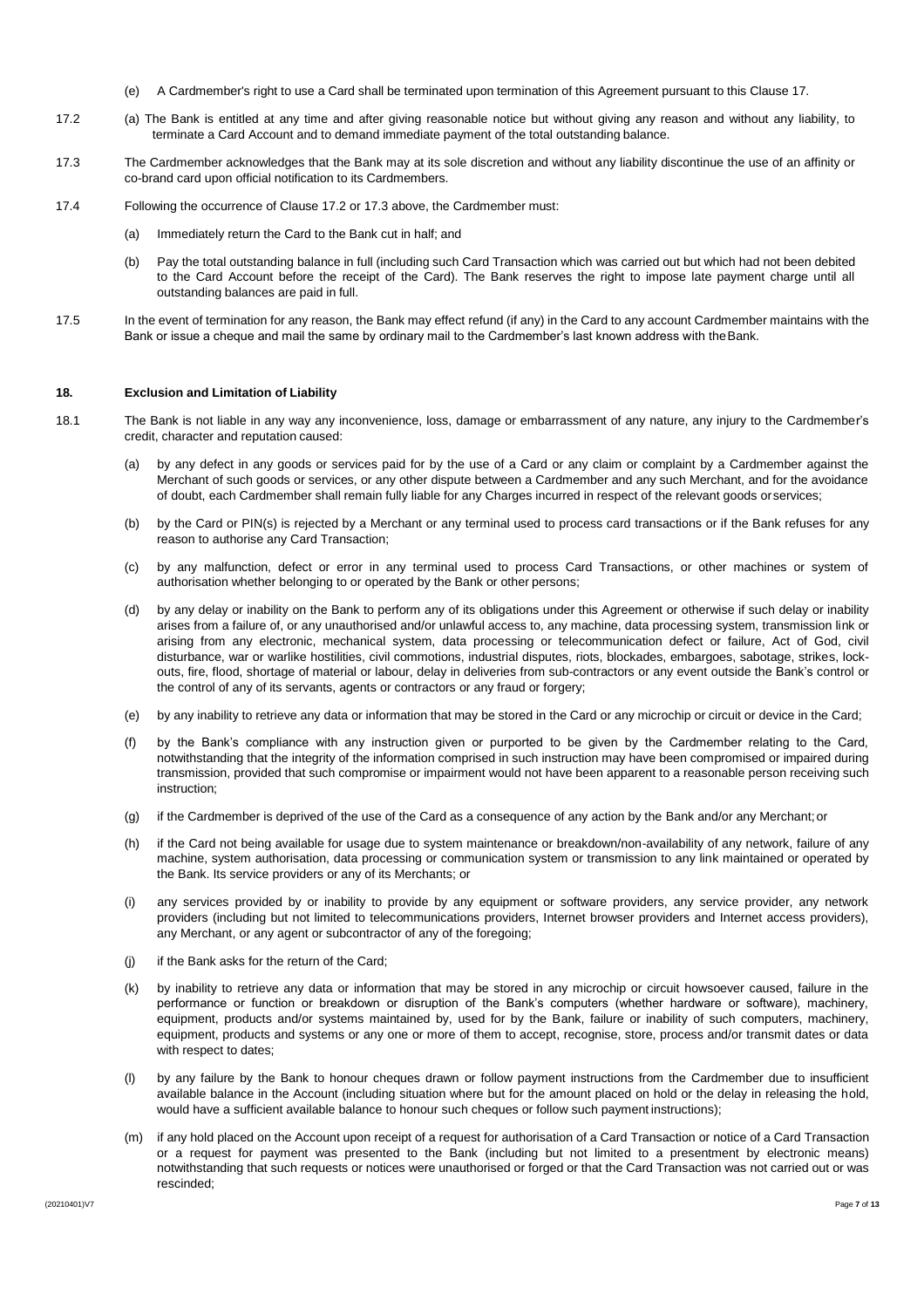(n) by the Cardholder's use of VISA payWave Facility or the MasterCard® Contactless Facility or any other facility or services offered

by the Bank's Merchant from time to time.

In any event, the Bank is not liable for anything done or omitted to be done except in the case of the Bank's gross negligence or willful default.

### **19. Goods and Services Tax**

19.1 Each Cardmember shall be responsible for all goods and services tax and all other taxes imposed on or payable in respect of any amount required to be paid under this Agreement. The Bank may debit the amount of such taxes to the Card Account.

# **20. Problems with Goods and Services**

20.1 The Bank is not liable in any way should the Cardmember encounter any problems with the goods and services that the Cardmember obtains through the use of the Card nor is the Bank responsible for any benefits, discounts or programmes of any Merchant that the Bank makes available to the Cardmember. Notwithstanding the non-delivery or non-performance or defects in any such goods and services, the Bank shall be entitled to debit any Card Account or any other Account(s) the Cardmember maintains with the Bank the full amount pursuant to that Card Transaction. The Bank shall not be liable or responsible for the quantity, quality, merchantability, fitness for purpose or any other aspect of the goods and services supplied by a merchant to the Cardmember or in respect of any contract or transaction entered into by such merchant with the Cardmember connected with the use of the Card. All disputes regarding the goods and services must be settled directly with the Merchant.

### **21 Instalment Payment Plan (if applicable)**

21.1 The Bank may offer Instalment Payment Plan ("**IPP**") on Cardmember's Card Account. Cardmembers who participate in the Bank's IPP will be bound by IPP Terms and Conditions as may be amended, modified and/or supplemented from time to time. If there are any conflict between any specific terms and conditions governing IPP and this Agreement, the specific terms and conditions of IPP shall prevail.

### **22. Conclusiveness of Documents and Certificates**

22.1. Any of the Bank's records relating to card transactions with the Cardmember's signature or authorised by the Cardmember's PIN are conclusive evidence of their accuracy and authenticity and shall be binding on the Cardmember for all purposes. The Cardmember shall also notify the Bank if the Cardmember discovers any errors or inaccuracies in any Account statement. If the Cardmember fails to inform the Bank of any error or inaccuracy in the Statement within fourteen (14) days from the Cardmember receiving the Statement, the contents of the Account statement shall be conclusive and binding on the Cardmember.

### **23. Right to Set-off**

- 23.1. The Cardmember hereby agrees that the Bank is entitled at any time without notice or demand and without liability to account for loss of interest, to combine, consolidate and to set-off or transfer any amounts from any account maintained whether in Singapore or elsewhere and whether matured or not by the Cardmember with the Bank whether such Accounts be held by the Cardmember singly or jointly with another person in settlement of any outstanding amount due to the Bank by the Cardmember on the Card Account.
- 23.2. Where any set-off or consolidation undertaken by the Bank involves the conversion of one currency to another, the Bank shall be entitled without notice to make the necessary conversion at the Bank's prevailing currency exchange rate. Any loss that may arise from such conversion shall not be recoverable from the Bank.
- 23.3. The Cardmember hereby irrevocably and unconditionally appoints the Bank as its attorney to do any or all of the following on behalf and in its name:
	- (a) to demand and receive any monies due to the Cardmember or standing to the credit of the Cardmember on any account whatsoever (whether current, savings, time deposit or otherwise) of the Cardmember with any Bank or financialinstitutions;
	- (b) without prejudice to the generality of the foregoing, to request and to agree to premature termination of any time deposit account of the Cardmember with any bank or financial institution and for the withdrawals of the monies therein; and
	- (c) for any of the purposes aforesaid to sign, execute and/or deliver any document and give or issue any receipt.
- 23.4. The power of attorney and all other purposes granted herein are given for valuable consideration and form an integral part of and are inseparable from this Agreement and shall be and remain irrevocable until all sums due under this Agreement have been duly and fully paid.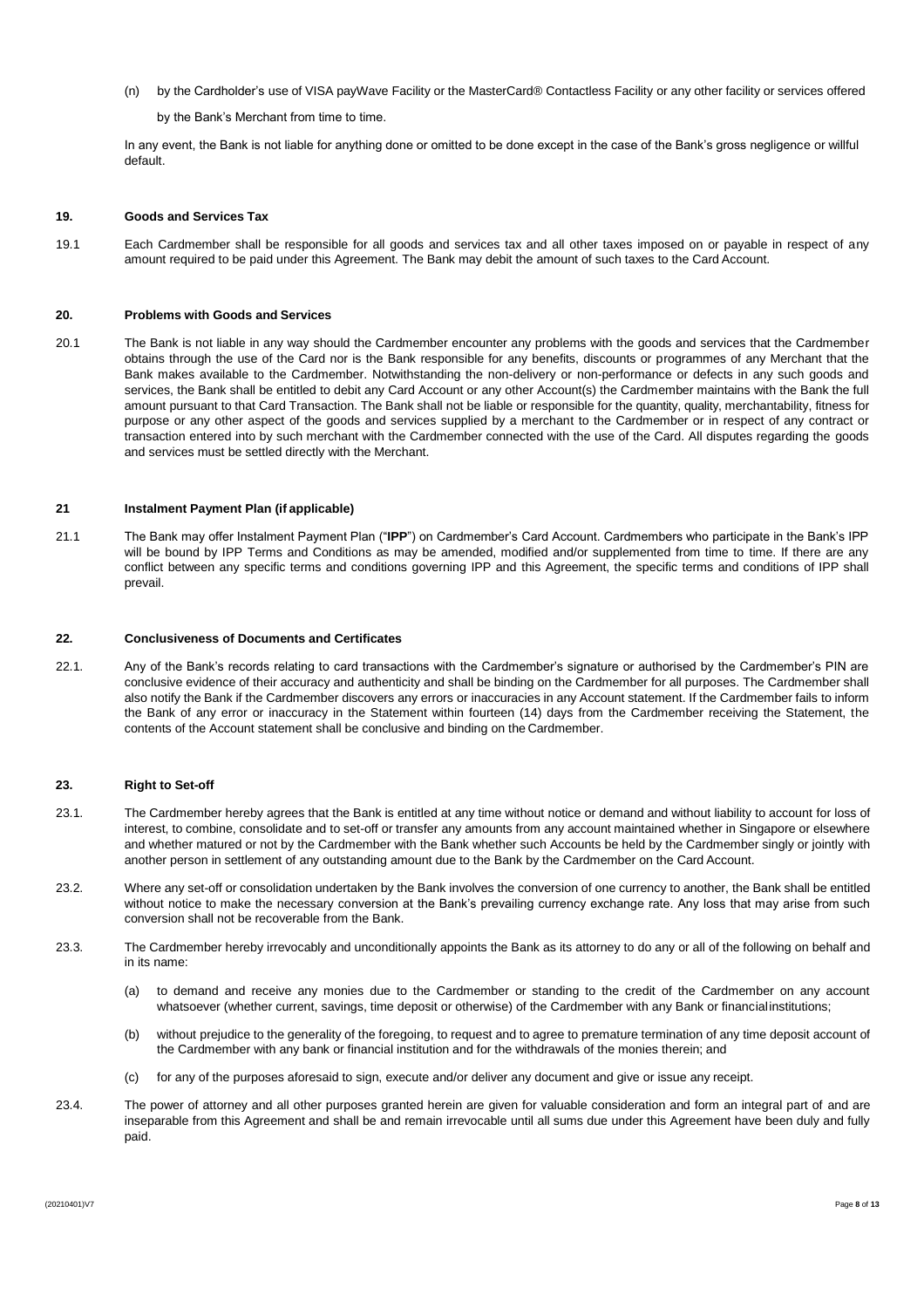# **24. Disclosure & Consent for Use of Personal Data**

24.1. To enable the Bank to consider whether to provide the Cardmember with any account, product or service (collectively, "**service**" or

"**services**"), the Cardmember is required to supply to the Bank from time to time the Cardmember's personal details and information and failure to do so may result in the Bank's inability to provide such service. The Personal Data will be used for considering the Customer's request and subject to the Bank agreeing to provide such service, the Personal Data (which shall thereafter include, without limitation, all information submitted by the Cardmember in the application form or any other method hereafter via any medium, all details and information pertaining to any of the Cardmember's account held with the Bank, any of the Cardmember's transactions and dealings with or through the Bank – collectively, "**Personal Data**") will be used in connection with the purposes set out below.

- 24.2. The Cardmember agrees that the Bank may collect, use, store, disclose, transfer, compile, match, obtain and/or exchange (all whether within or outside Singapore) such Personal Data to, from or with any person as the Bank may consider necessary including without limitation:
	- (a) any member of the ICBC Group which
		- i. provides group management oversight of the Bank and/or global and regional support, or
		- ii. carries on business within the financial services industry, or
		- iii. is a provider of services to other members of the ICBC Group;
	- (b) any service provider or third party;
	- (c) any banks, credit or charge card companies or merchants in credit or charge card enquiries;
	- (d) any information gathering or processing organisation conducting survey(s) or analyses or developing system applications on the Bank's behalf;
	- (e) co-brand partners of the Bank;
	- (f) Visa International, MasterCard International or China UnionPay;
	- (g) any person or organisation involved in the sending or delivering of any communication to the Cardmember's last known address or contact number on the Bank's records;
	- (h) any credit bureaus or Credit Reference Agencies wherever located;

(i) any debt collection agencies that may be appointed by the Bank,

for any and all purposes including without limitation:

- in connection with such service and/or in connection with matching for whatever purpose (whether or not with a view to taking any adverse action against the Cardmember) any such Personal Data with the Personal Data concerning the Cardmember in the Bank's possession; and/or
- ii. for the purpose of promoting, improving and furthering the provision of other services by the Bank and any member of the ICBC Group to the Cardmember generally; and/or
- iii. for the purpose of providing services associated with the Card, including but not limited to the purposes of administering any benefit, privilege or term applicable to the Card, and to conduct research or analysis relating to the services provided;
- iv. for purposes of fraud or crime prevention, audit and debt collection and in order that services may be processed for the Bank; and/or
- v. for purposes of investigating, reporting, preventing or otherwise in relation to money laundering, terrorist financing and criminal activities generally; and/or
- vi. for purposes of any legal process initiated by or served on, the Bank (whether or not the Bank is a party); and/or
- vii. any other purposes and to such persons as may be in accordance with the Bank's general policy on disclosure of Personal Data as set out in statements, circulars, notices or other terms and conditions made available by the Bank to the Cardmember from time to time; and/or
- viii. sending any transaction alerts or any other alerts in order for the Bank to provide or continue to provide services to the Cardmember hereunder in any medium as the Bank may decide, based on the records of the Bank.
- (20210401)V7 Page **9** of **13** 24.3. The Cardmember understands that the Bank, or any member of the ICBC Group or any third party to whom the Bank has transmitted information about the Personal Data, will be obliged to disclose such information if legally compelled to do so (whether by Singapore law or the law of any jurisdiction to which such information is transmitted). The Bank may transfer the Personal Data outside Singapore. Other countries may not provide the same level of protection for data as Singapore. However, all Personal Data held by the ICBC Group or by its sub-contractors or agents will be afforded a high level of protection against any unauthorised or accidental disclosure, access or deletion. The Cardmember agrees to the Personal Data being used as described and that it may be transferred as stated above. The Bank may use, analyse and assess information held about the Cardmember and the Cardmember's account, including the nature of the Cardmember's transactions, to give the Cardmember information about products and services from members of the ICBC Group and those of selected third parties which the Bank thinks may interest the Customer via telephone, mobile phone, electronic media, post or<br><sup>Page 9 of 13</sup>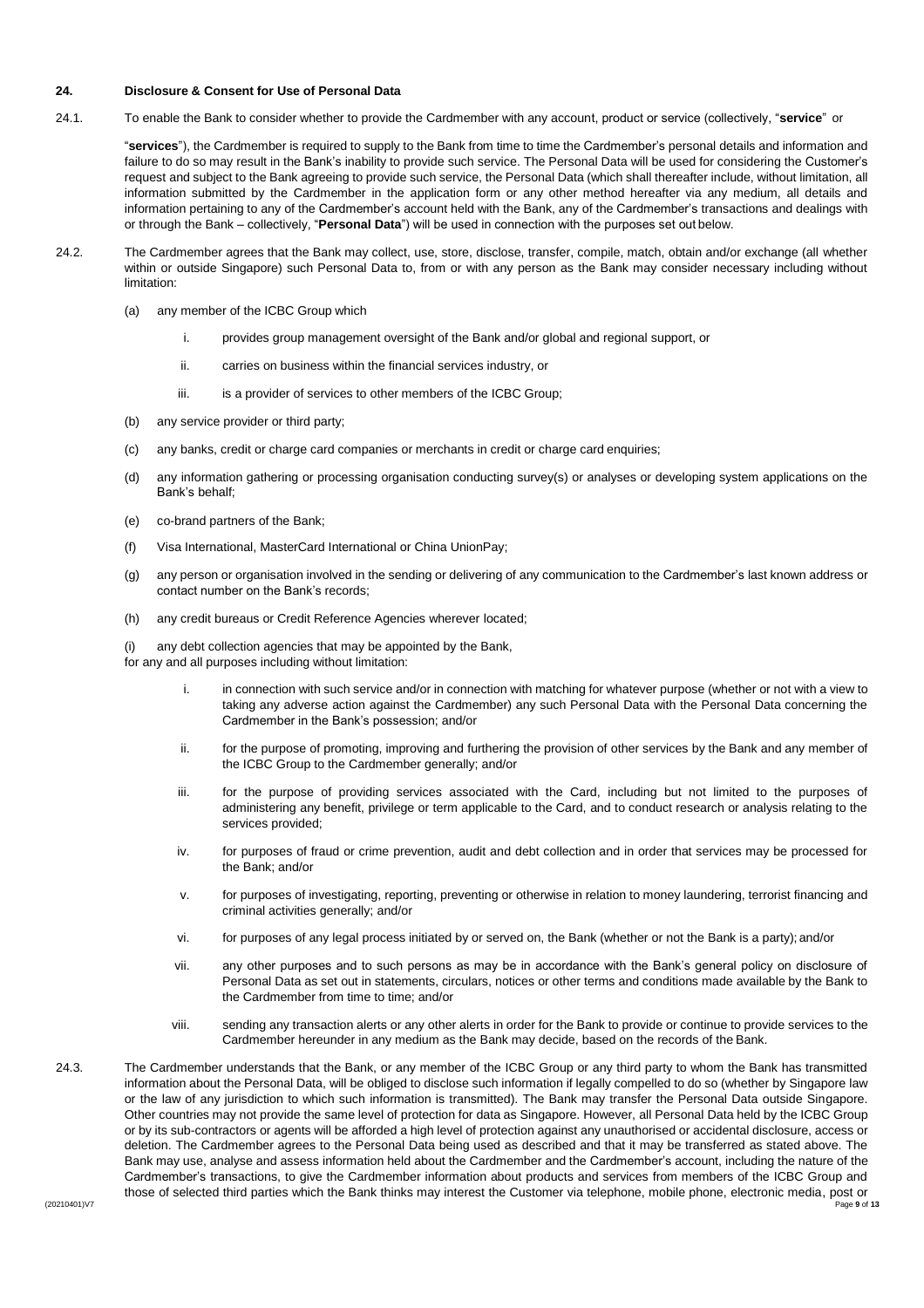other means. The Bank may pass this information to other members of the ICBC Group so that they may do the same unless the Customer has objected to such disclosure for purposes of cross-selling. Depending on the type of data, including but not limited to Personal Data and information pertaining to the Cardmember's account, and where it is held, the Cardmember may be entitled to request details (including copies) of the information that the Bank holds about the Cardmember and to require the Bank to correct any inaccuracies. The Bank may charge a fee for the providing of any data. Requests for further information should be addressed to:

#### **Credit Card Centre**

**Industrial and Commercial Bank of China Limited, Singapore Branch 6 Raffles Quay #12-01 Singapore 048580**

The Cardmember may, at any time, choose not to receive direct marketing information. The Cardmember needs to write to Credit Card Centre, Industrial and Commercial Bank of China Limited, Singapore Branch at 6 Raffles Quay #12-01 Singapore 048580 with the Cardmember's request and the Bank will delete the Cardmember's name from its direct marketing mailing lists without any charge.

#### **25. Personal Data Protection**

25.1. The Cardmember agrees that the Bank, the holding company or head office, branches, subsidiaries, representative offices, affiliates and associated or related corporations of the Bank wherever located, the Bank's strategic partners, agents, authorised service providers, consultants, advisers and relevant third parties ("Authorised Representatives") have permission to collect, use and disclose Customer's Personal Data for the purposes reasonably required by the Bank and the Authorised Representatives to perform their contractual obligations hereunder/or to provide the services hereunder. The purposes are set out in the Personal Data Protection Policy which is accessible at the Bank's website or will be made available at the branch upon request.

# **26. Transfer, Assignment and Sub-Contracting**

26.1. For the avoidance of doubt, the Bank may at any time transfer, assign, delegate or sub-contract any or all of its rights or obligations under this Agreement to any Person without prior notice to any Cardmember.

#### **27. Amendment**

- 27.1. This Agreement and any fees, charges and interest and charge rates payable or applicable under this Agreement may be amended at any time and from time to time by notice (except as provided in Clauses 27.3 and 27.4 below) from the Bank to the Cardmembers. Further, where any such amendment is within the Bank's control, notice of the amendment becoming effective shall be given by the Bank to the Cardmembers.
- 27.2. If the Cardmember does not accept such amendment, he/she shall give written notice to the Bank before the effective date of the amendment, terminating the use of a Card and, if appropriate, the Card Account and returning his/her Card to the Bank cut in two or otherwise defaced. Any debit balance on the Card Accounts shall also be paid in full at that time. If a Cardmember uses his/her Card or retains a Card after the effective date of an amendment, such Cardmember shall be deemed to have agreed to such amendment in all respects without reservation.
- 27.3. Subject to Clause 27.1 above, the Bank may add to, reduce, modify, suspend or withdraw any of the facilities, services or benefits from time to time available in respect of a Card without notice.
- 27.4. The Bank may at any time amend the credit limit (including but not limited to any cash advance limit and any Balance Transfer limit) applicable to a Card or the Card Account without giving any reasons or notice to the Cardmember, such amendment to take immediate effect.
- 27.5. The Bank shall give notice of any amendment referred to in this clause 27 (except Clauses 27.3 and 27.4 above) in writing, in the Statements or by display at its branches, press advertisement or in any other way the Bank may determined at its solediscretion.

#### **28. ATMs, Bank Account Services and Other Facilities**

- 28.1. If a facility has been incorporated into a Card to enable such Card to be used in ATMs, point of sale terminals and other computer terminals or otherwise to carry out electronic transactions, the use of such facility shall also be governed by the specific terms and conditions issued by the Bank relating to that facility from time to time in force.
- 28.2. If a facility has been incorporated into a Card to enable such Card to be used to access a Cardmember's bank account with the Bank, the terms and conditions of the Bank governing such bank account from time to time in force shall apply to the use of a Card for these purposes.
- 28.3. If the Bank introduces any other products, facilities or services to Cardmembers through a Card, the same shall also be governed by their own specific terms and conditions from time to time in force.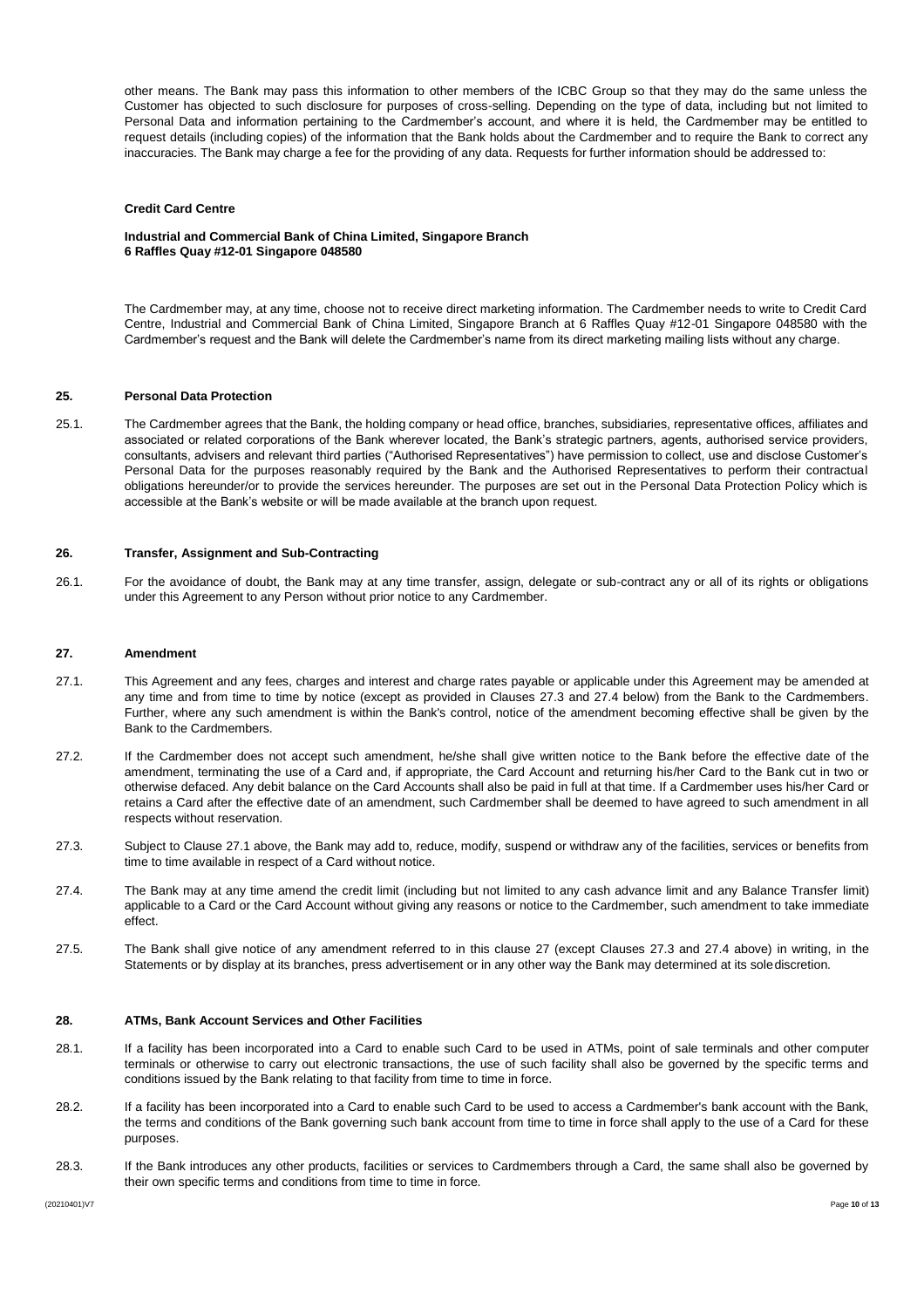28.4. If there shall be any conflict between any specific terms and conditions governing the ATM facility and any other products, facilities or services introduced by the Bank and this Agreement, the specific terms and conditions of each facility, product or service shall prevail.

### **29. Instructions from Cardmembers**

- 29.1. Notwithstanding anything contained in this Agreement, the Bank is entitled and authorised to act in accordance with and rely on any instruction which may be or purport to be given or made available by telephone, fax or email or otherwise over the internet ("instruction").
- 29.2. The Bank may (but shall not be obliged to) act on any instruction which the Bank in good faith reasonably believes to be genuine and to have emanated from any Cardmember (as the case may be).
- 29.3. The Bank may (but shall not be obliged to) verify the identity or authority of the Person giving or purporting to give the instructions or as to the authenticity of any instructions given by telephone, fax or email or otherwise over the internet and without requiring further confirmation in any form.
- 29.4. Each Cardmember undertakes to keep the Bank indemnified against all claims, demands, actions, proceedings, damages, losses, costs and expenses including all legal fees and disbursements brought against or incurred by such Bank and arising out of anything done or omitted pursuant to any telephone, fax or email or other internet instruction received by such Bank, save in the case of such Bank's fraud or negligence.
- 29.5. The Bank may at its discretion (but shall not be obliged) record instructions given by telephone in writing and/or any other method determined by the Bank. The Bank's record of any such instructions shall be conclusive and binding on the Cardmember in whose name the instructions was given in the absence of manifest error, fraud or negligence. The Bank may also require such Cardmember to confirm in writing any instructions given by telephone.

### **30. SMS/Email Alerts Service**

- 30.1. The Bank will provide Cardmembers with SMS Alert/Email Alert ("Alert") service free of charge. Alert notifications will be sent via Short Message Service ("SMS") and email to Cardmembers at its discretion based on pre-determined criteria as follows:
	- (a) First card usage alerts;
	- (b) Card activation alerts;
	- (c) Activate/Deactivate overseas magnetic stripe transaction alerts;
	- (d) Activate/Deactivate overseas ATM cash withdrawal alerts;
	- (e) Transactions alerts, both local and overseas; and
	- (f) Suspicious or irregular transaction alerts.

The service is subject to the terms and conditions of the Cardmember's mobile phone service provider. The Bank does not charge for providing Cardmembers with the Alerts, Cardmembers must ensure that the mobile phone and number is able to receive text messaging both in Singapore and overseas, and Cardmembers are responsible for any fee imposed by their respective mobile phone service provider. If the Cardmember is overseas, the service provider may charge the Cardmember additional charges for receiving the Alerts. Please check with them for details. It is the Cardmember's responsibility to ensure that his/her most updated mobile number and email address have been made known to the Bank for purposes of receiving the Alerts.

- 30.2. Each Alert is not encrypted and may include details pertaining to a Transaction(s). Cardmembers are responsible for the security of their mobile phone/email account. The Bank shall not be liable in any way to any party should any Alert be viewed or accessed by any other persons.
- 30.3. The Bank shall not be liable for any or all losses, damage, expenses, fees, costs (including legal costs on a full indemnity basis) that may arise, directly or indirectly, in whole or in part, from:
	- (a) the non-delivery, the delayed delivery, or the misdirected delivery of an Alert;
	- (b) the non-receipt of an Alert;
	- (c) inaccurate or incomplete content in an Alert;
	- (d) reliance on or use of the information provided in an Alert for any purpose; or
	- (e) any third party, whether authorised or not, obtaining the Cardmember account information contained in the Alert by accessing his/her mobile phone or email account.
- 30.4. An Alert does not constitute a record for the Account or card transaction to which it pertains. The Bank does not assume any additional responsibility or obligation in respect of the use of, or any transaction or eventuality involving the Account. The Alert service does not free Cardmembers from the responsibility of safeguarding the physical security and authorised use of the card or Account, and it does not entail that the Bank will automatically be liable for any unauthorised transaction that may be charged to the Account.
- (20210401)V7 Page **11** of **13** 30.5. The Cardmember must inform the Bank in writing if the Cardmember does not wish to receive any Alerts. If the Cardmember changes<br><sup>200210401 \rx</sup>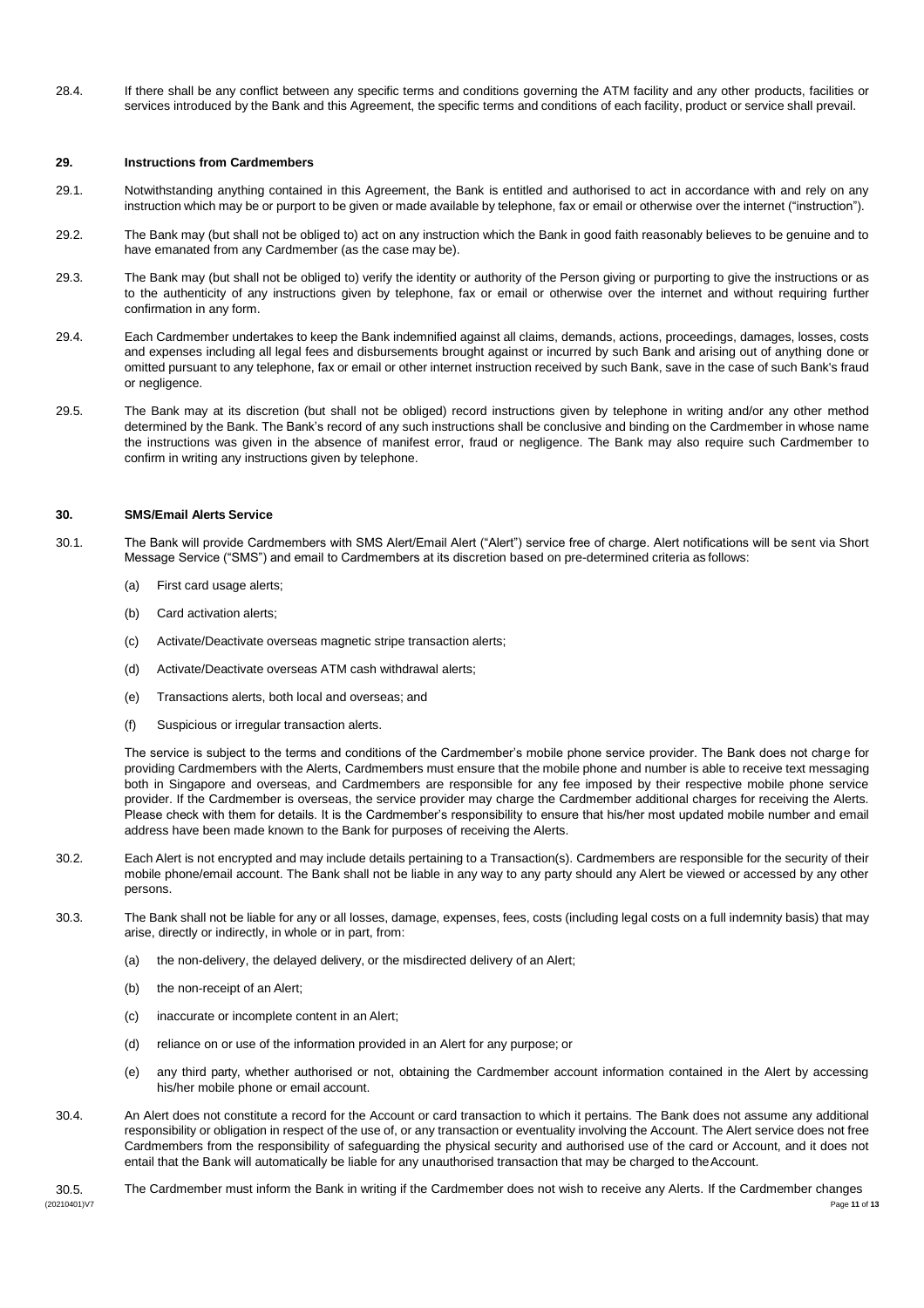his/her mind later, the Cardmember may inform the Bank in writing or visit any branch to subscribe for the Alert again.

# **31. Communication & Service of Documents**

- 31.1. The Bank may send any Card notices, Account statements or any other communication to the Principal Cardmember by facsimile transmission, short message system (SMS), electronic mail, ordinary prepaid post or personal delivery to the Principal Cardmember's last known address in the Bank's record. Communication and notices sent by facsimile shall be considered to have been sent and received by the Cardmember on the same day. Communication and notices sent by pre-paid mail shall be considered to have been delivered on the day immediately after the date of posting if sent by post in Singapore, and considered delivered five (5) days after the date of posting if sent outside of Singapore.
- 31.2. The Bank may serve the Principal Cardmember with a writ of summons, statement of claim or any other legal process or document requiring personal service by delivering it personally, sending it by ordinary post or by leaving it at the Cardmember's last known address (whether a post office address or private residence or business residence or otherwise). The Principal Cardmember will be considered to have been properly served on the date of delivery if the Bank delivers process personally to the Principal Cardmember, or served on the next date after the date of posting if process is posted to the Principal Cardmember. In addition to these two (2) methods of service, the Bank may serve the Cardmember in any other method permitted by law.
- 31.3. Any notice or communication that is sent by the Bank to the Principal Cardmember shall be deemed to have been sent and received by the Supplementary Cardmember at the same time.

# **32. Account Terms & Internet Banking Terms**

32.1. In addition to this Agreement, the use of the Card is also subject to the prevailing Account Terms and Internet Banking Terms. If there is any conflict or inconsistency between this Agreement, the prevailing Accounts Terms, and Internet Banking Terms, this Agreement will prevail only if such inconsistencies relates to the use of the Card. The Account Terms prevail in all other matter in respect of the operation of the account and the Internet Banking Terms prevails in respect of the internet banking services.

# **33. Additional Services for the Cardmember's account**

33.1. The Bank may from time to time introduce additional services, benefits or programmes to be made available to the Cardmembers including but not limited to the Mileage Programme and Reward Cash Programme which shall be governed by specific terms of such products/services and, in case of any conflict between these specific terms and the terms herein, the former shallprevail.

# **34. Expenses for Enforcement**

34.1. Every Cardmember shall indemnify the Bank against all claims, demands, actions, proceedings, damages, losses, costs and expenses including all legal fees and disbursements brought against or incurred by such Bank in enforcing or attempting to enforce this Agreement including all reasonable legal fees, charges of debt collection agencies and disbursements. The Bank shall, on request, provide every Cardmember with a breakdown of all expenses he is liable to pay under this clause.

# **35. Contracts (Rights of Third Parties) Act**

35.1. A person who is not a party to this Agreement may not enforce any of these terms and conditions under the Contracts (Rights of Third Parties) Act, Chapter 53B of Singapore. Notwithstanding any term of this Agreement, the consent of any third party is not required to vary, release or compromise any liability, or terminate any of the terms of this Agreement.

# **36. FATCAPolicy**

36.1. The Bank's FATCA Policy (the "FATCA Policy") forms part of this Agreement and shall be binding on all Cardmembers. Cardmembers agree to comply with and adhere to the FATCA Policy, which is accessible at [www.icbc.com.sg](http://www.icbc.com.sg/) or available on request. The Cardmember should therefore read the FATCA Policy together with this Agreement. This Agreement is subject to the FATCA Policy. Should there be any conflict or inconsistency between any of the contents of the FATCA Policy and this Agreement, the contents of the FATCA Policy shall prevail.

#### **37. Governing Law**

37.1. This Agreement is governed by and shall be construed in accordance with the laws of the Republic of Singapore. Cardmembers hereby submit to the non-exclusive jurisdiction of the Singapore courts. Nothing in this Clause 37 shall limit the right of the Bank to bring or commence any proceedings against any Cardmember in any other court of competent jurisdiction elsewhere.